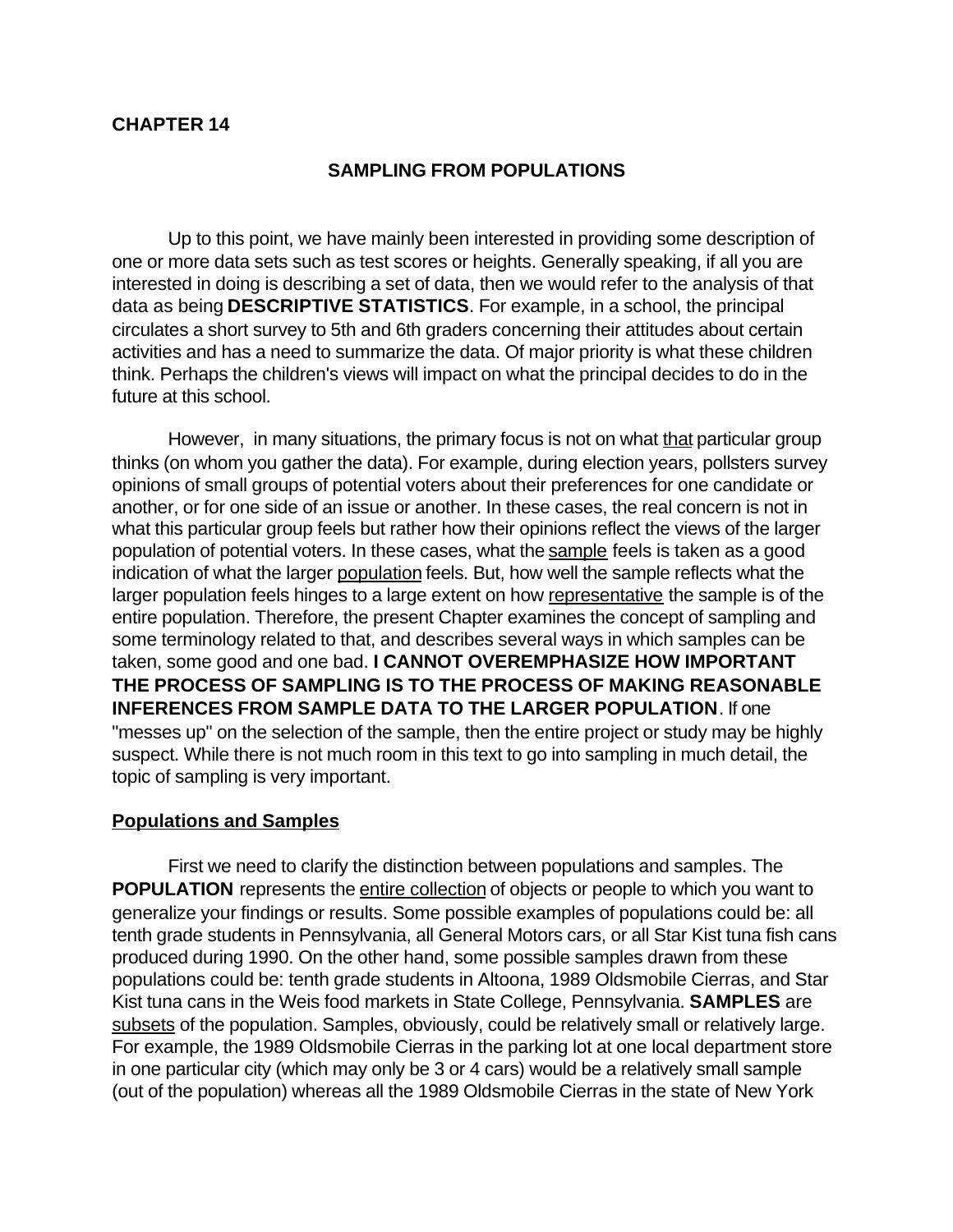would represent a rather large sample out of the total population.

When we talk about populations, it may be of interest to consider calculating some numerical value such as the mean or standard deviation on the variable of interest within the population. For example, the actual mean number of miles on all 1989 Oldsmobile Cierras would be an example of finding **THE** numerical value of the characteristic in the overall population. Such a value is called a parameter. A **PARAMETER** is a value calculated on the variable of interest based on every element in the entire population. However, if we take a small sample of cars and calculate the mean number of miles on them as a good estimate of the parameter, then we are dealing with a statistic. A **STATISTIC** is a value based on a sample that is used to estimate what the corresponding parameter is in the population. One way to keep this distinction clear is to think that: **P** is for **POPULATION** and for **PARAMETER**, and **S** is for **SAMPLE** and **STATISTIC**. Note that the use of the term decriptive statistics used above seems to differ somewhat from the current definition of statistic in that descriptive statistics are normally referred to in situations where there is no real interest in generalizing the results. While I realize this small "conflict" in the use of the terminology, that is the way you are likely to see it in the literature.

However, the real chain of events looks as follows when you use some statistic from a sample to estimate a paramter of some population. See below.



As an example, we may be interested in the mean in the population which, recall from Chapter 2, has mu ( $F$ ) as its symbol and is pronounced mew. This would be our population parameter. However, if we are interested in what the parameter is, the only realistic way in which we can estimate it is to take one or more samples and to use the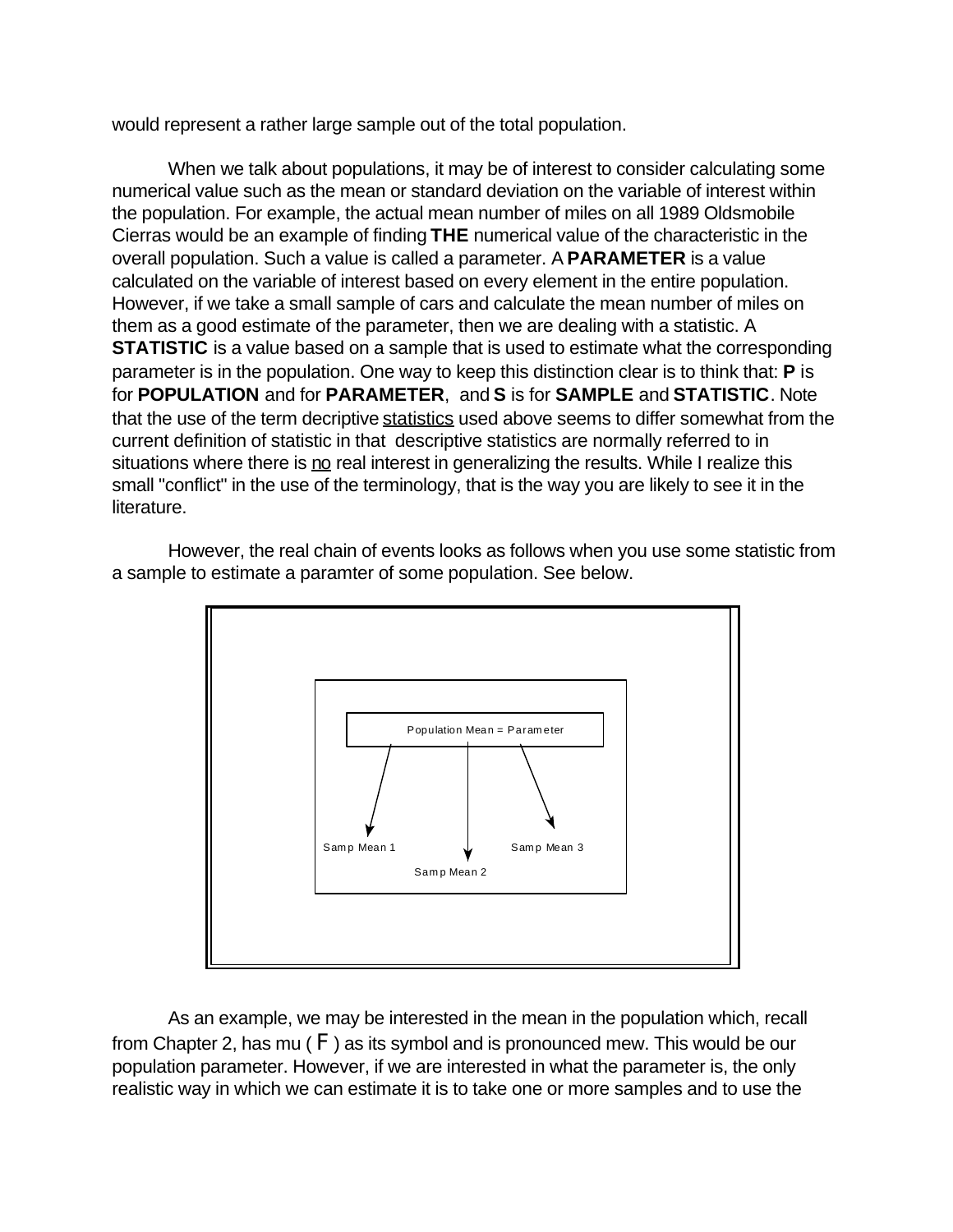mean(s) of the sample(s) which are usually referred to as X bar's. These would be our statistics. Thus, whereas we are primarily interested in the parameters, we generally have no other choice than to deal with statistics as estimates of the parameter values.

If we use samples and the statistics from those samples to estimate the corresponding parameters, then it should be obvious that the statistic would reflect the parameter fairly well if the sample is representative (and of decent size probably too) of the total population. Thus, the method used to select the sample becomes crucial in the process of making reasonably accurate inferences. Unfortunately, there are variety of methods by which samples can be drawn; some are much better than others. Let's explore several ways that samples can be selected starting with a poor example and moving to better ones.

#### **Accidental or Convenience Sampling**

At the bottom of the heap is accidental or convenience sampling. Accidental or convenience sampling is just that; sampling that is done because some collection of objects or people is "handy" to you. For example, what if you are interested in estimating the average height of 11th grade students in the State of Oregon. Being a sports buff, you generally attend the local high school basketball games at your son's school. With the permission of the coach, you quickly measure the heights of the 6 players who happen to be in the 11th grade. You use this sample mean as your "best" estimate of the heights of all 11th graders in the state. What a mistake you will make doing it this way, by convenience, since basketball players tend to be taller than the average student. While it is possible that samples gathered by some accidental or convenient plan could "accidentally" be representative of the entire population, it is doubtful that many would be since there is no systematic plan for the sampling that has been used to make sure the samples are representative. That is the problem: accidental and convenience samples have no plan. Unfortunately, too many samples are collected this way. We all have seen the "on the corner" interviews of people for the evening news broadcast. You know of course that this is not a good way to sample since, usually, they interview many people and then select one or two cases from each side of the story, even if one side of the story occurs rarely in the population. You should be observant when reading reports to make sure that the samples were not gathered in this way and if so, you need to be very conservative in the interpretation of their reported results!

### **Random Sampling**

A second way to sample, and a much better method, would be to take a random sample. **RANDOM SAMPLES** are ones where each person or object you select has an equal chance of being included in the sample. For example, let's say that the population of interest is all car dealerships in Alabama. First, one would have to identify each and every one of these dealerships. Then, one would need to essentially put each one (via a slip of paper) into a hat and then draw out (for example) 20 without seeing which ones you are selecting. In this way, each dealership has essentially the same "luck of the draw" to be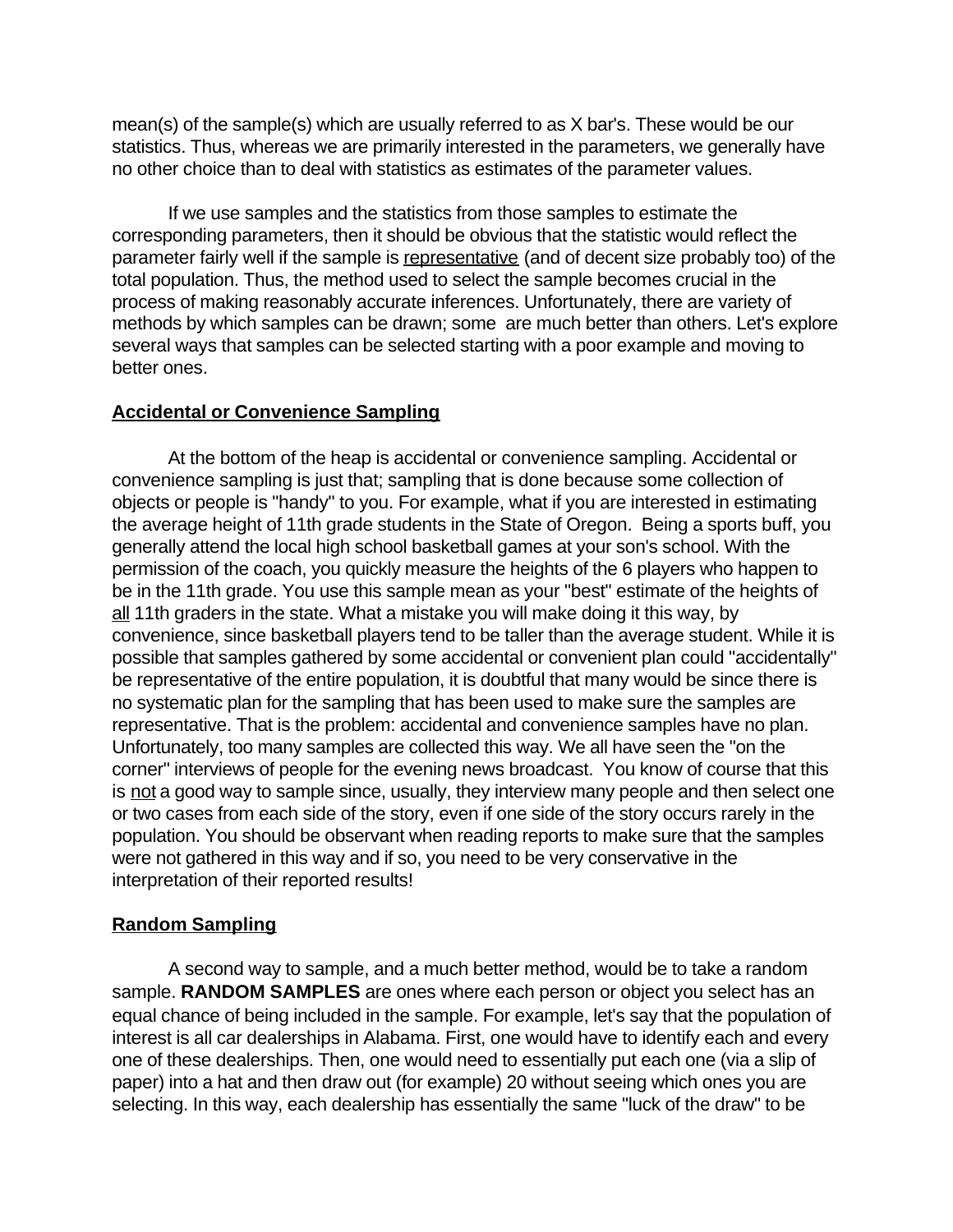included in the sample. Technically, there are two variations of this plan. Sampling **WITH REPLACEMENT** would be the case if, after each draw, you put that dealership back into the pot. This would maintain the same initial chance of being selected on each and every draw. For example, assume that there were 50 dealerships in the state. On the first draw, the chance is 1 out of 50 of being selected. After being selected, you put that dealership back into the hat and draw the second one. The chance of being selected on the second draw is still 1 out of 50. While it is not very likely that the first one drawn will be drawn a second time, there still remains that chance. Here lies the "rub" in a sampling with replacement plan. An alternative to this would be the more practical approach of sampling **WITHOUT REPLACEMENT** where, after the first draw, you do not replace the dealership back into the pot. In this way, a particular dealership could be included only once. For most practical purposes, selecting a sample without replacement is a very close cousin of true random sampling with replacement and, in general, will provide a good way of selecting a representative sample. The important thing to keep in mind with random sampling with or without replacement is that it is chance that is determining who is included, and not the one who is selecting the sample. If it were entirely up to the data collector, then his or her biases could enter into the plan and produce a sample that is not as representative of the total population as it should be, and may possibly "lean" in a direction that is consistent with what the sampler wants to find.

While random sampling is a very good long run strategy for selecting representative samples, it is not necssarily the best in the short run or, especially if the samples are small. For example, what if you wanted to take a representative sample of 30 faculty members at a college on which to do a survey and you select them using a random process. Is there any guarantee that you will get any full professors (assuming that there are some!)? Not necessarily. It might be the case that in your sampling, not one of the full professors is selected in that the luck of the draw was "against them" in this particular sampling. In the long run, there would be full professors sampled if you take enough samples. What if you wanted to also make sure that some of this sample were female faculty members. Would random sampling necessarily guarantee that? Again, no. In any one random sampling, one may not obtain all the constituent elements that would make for a representative sample.

### **Stratified Random Sampling**

If there are occasional problems with random sampling in that some important population elements are not selected, how can we improve upon simple random sampling so that we are better assured of obtaining representation of all the important elements of the population? The answer is to stratify. **STRATIFICATION** means to subdivide the population into important segments prior to sampling. For example, in the college sampling mentioned above, what if we made a breakdown at the local college in terms of faculty rank and gender. Look at the table below.

Faculty Rank

Inst. Asst. Prof. Assoc. Prof. Prof Total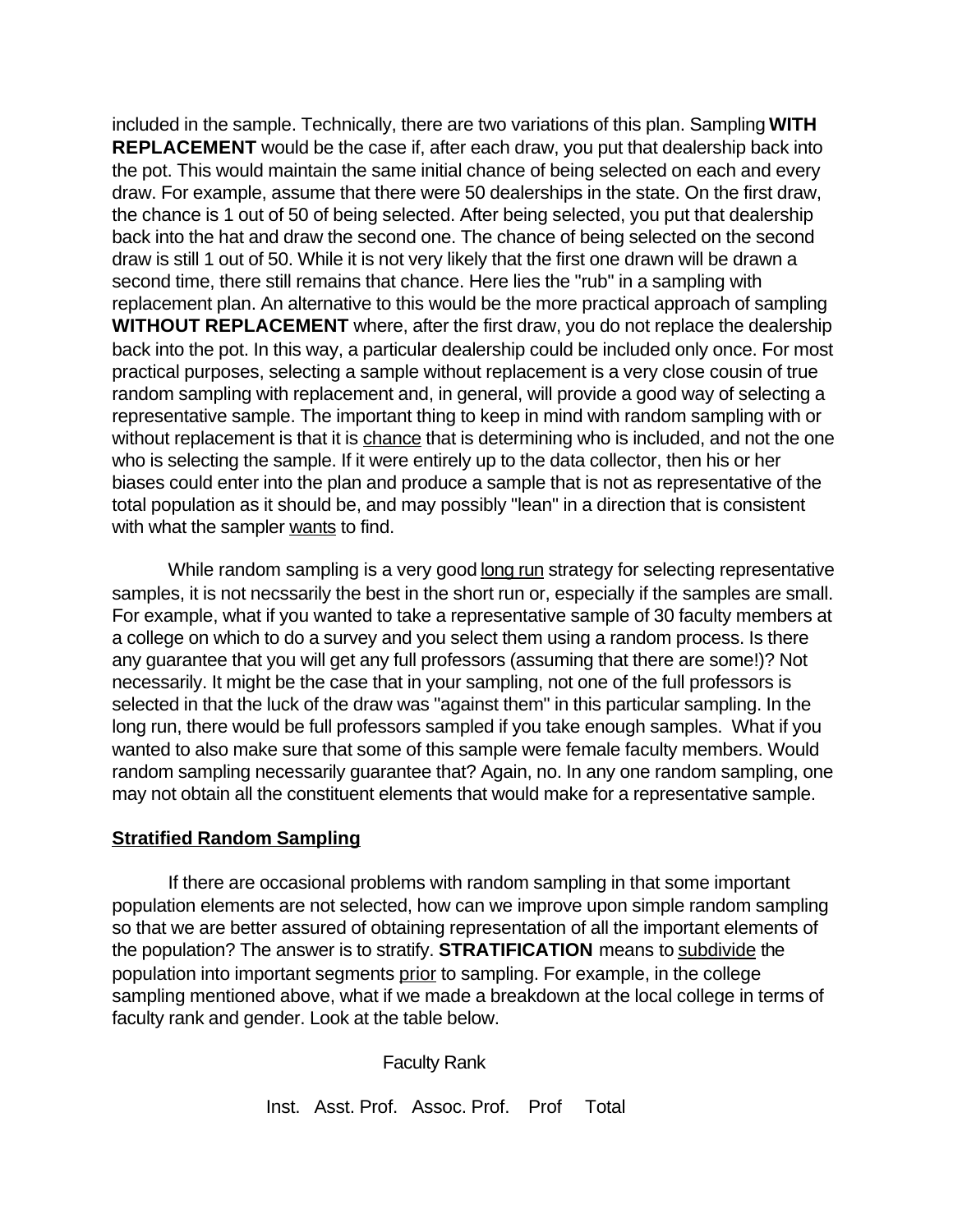| Male     | - 12 | 15 | 20. | 15  | 62  |  |
|----------|------|----|-----|-----|-----|--|
|          |      |    |     |     |     |  |
| Female 6 |      | 9  | 10  | 6   | -31 |  |
|          |      |    |     |     |     |  |
| Total    | 18   | 24 | 30  | -21 | 93  |  |

If you wanted to guarantee inclusion of some at each faculty rank and some from both sexes, then you will have to subdivide the population of 93 faculty members into rank and gender categories before you actually select the sample. In this particular situation, there are some males and females at each faculty rank. Thus, if you randomly selected some from each of the 8 cells (faculty rank by sex), then you would be guaranteed of meeting your predetermined requirement of having some from each rank and from each sex. Thus, stratifying and then randomly sampling from within each stratum will deliberately improve the odds of making sure that your sample is representative of the total population, in the short run. This assumes, of course, that you do in fact understand what the important elements are in the population before sampling so that you can actually stratify the population!

#### **Stratified Random Proportional Sampling**

As a final method (and there are many more), which is a variation on the stratified random sampling process, one could also take into account the relative frequency of each category in the total population. For example, in the table above, note that there are about twice as many males in this population as females. Also note that there are more associate professors and fewer instructors. Therefore, one could select according to the approximate proportion that exists in the population. As an illustration, if you wanted a sample of about 30 faculty, then you would sample at random about 20 males and 10 females with the largest number of males coming from the associate professor category (maybe 5 or 6) and fewest from the instructor category (maybe 3 or 4). For females, you would perhaps take 3 or 4 from the associate professor category and only 1 or 2 each from the instructor and full professor categories. Thus, not only would you be guaranteeing that representation will be there from each category but also providing representation at the approximate rate at which it appears in the overall population. A good stratified random proportional sampling plan can be very accurate in representing the population.

As nice as it seems though, stratified random proportional samples are difficult to implement and can be very costly. This is the major drawback to using this technique more often. For example, in nationwide polls, one may want to stratify on several factors such as age, sex, and region. To properly implement such a sampling plan, one will have to travel to several different regions of the country and to make sure that different ages and sexes are included in the samples when one arrives at each region. Such efforts can be very time consuming and expensive. However, one of the major reasons why the major polling companies (like Gallup and Neilsen) are quite accurate is because of the time and energy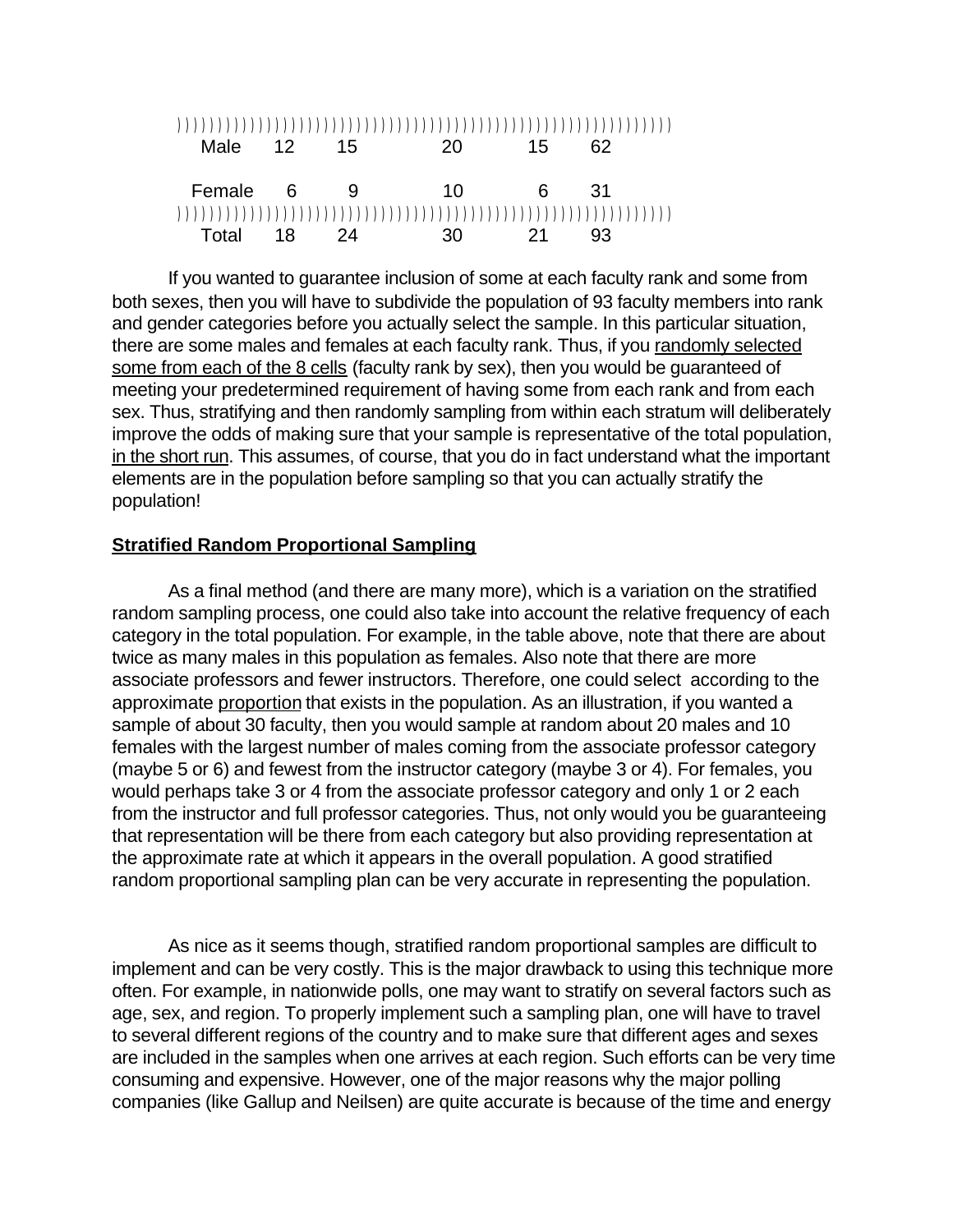expended in developing and implementing the sampling plans. It surely is not because of the size of the samples since most of these polls include less than 1000 persons to represent perhaps the entire nation. Thus, the key to representativeness is the process of sampling, not so much the size of the sample (though size does play some role).

## **Biased Sampling**

As a last note on sampling, one needs to understand that even the best sampling plans can go awry. More generally however, plans that go awry are those that were not very good from the start such as convenience sampling. For example, what if you were interested in the average grade point average of college students at a large university and were unable to convince the registrar to turn over that information to you. Your alternative may be to take several samples of students and, in each, ask students to indicate (confidentially of course!) their grade point average. But, in selecting your several samples, you unfortunately obtain 3 classes that happen to be in "remedial math", although you are not aware of this fact. What impact will this have on your estimation of the grade point average in the entire college? Since students who tend to be in remedial courses are the ones who are having difficulty in school, it is very likely that their grade point averages will be low. Thus, in each of these samples, the average of the grade point averages will be low compared to the overall student population average. This is what we call a **BIASED SAMPLING METHOD** in that systematically, most if not all of the samples will underestimate or overestimate the population mean or the parameter of interest. We would have run into the same problem if the samples we were able to gather had all come from advanced classes in the sciences. In either case, we can seriously "goof" if we use our sample data to estimate the population parameter if the method of sampling is biased. It is not the fact that one particular sample may produce a statistic (sample mean for example) that is much lower or higher than the parameter (population mean), that will happen just by chance. But, it all the samples are too high, or all the sample are too low, then the method of sampling is biased. Specific samples are not biased, but the method of sampling can be.

# **Final Note on Sampling**

So, what is the moral of this "sampling" story? It is simple! If a method is used that will not reasonably insure that the sample is representative of the population to which you want to generalize, then all the care and time and effort that goes into the actual data collection and analysis can be wasted. Bad samples make for a bad study and bad studies or investigations provide data that are difficult to interpret, at best. A word to the wise is to make sure that if you are the one who has to select the sample, then make sure that your sample speaks well for the population to which you want to generalize. Also keep this in mind when reading articles where sampling has been done and inferences are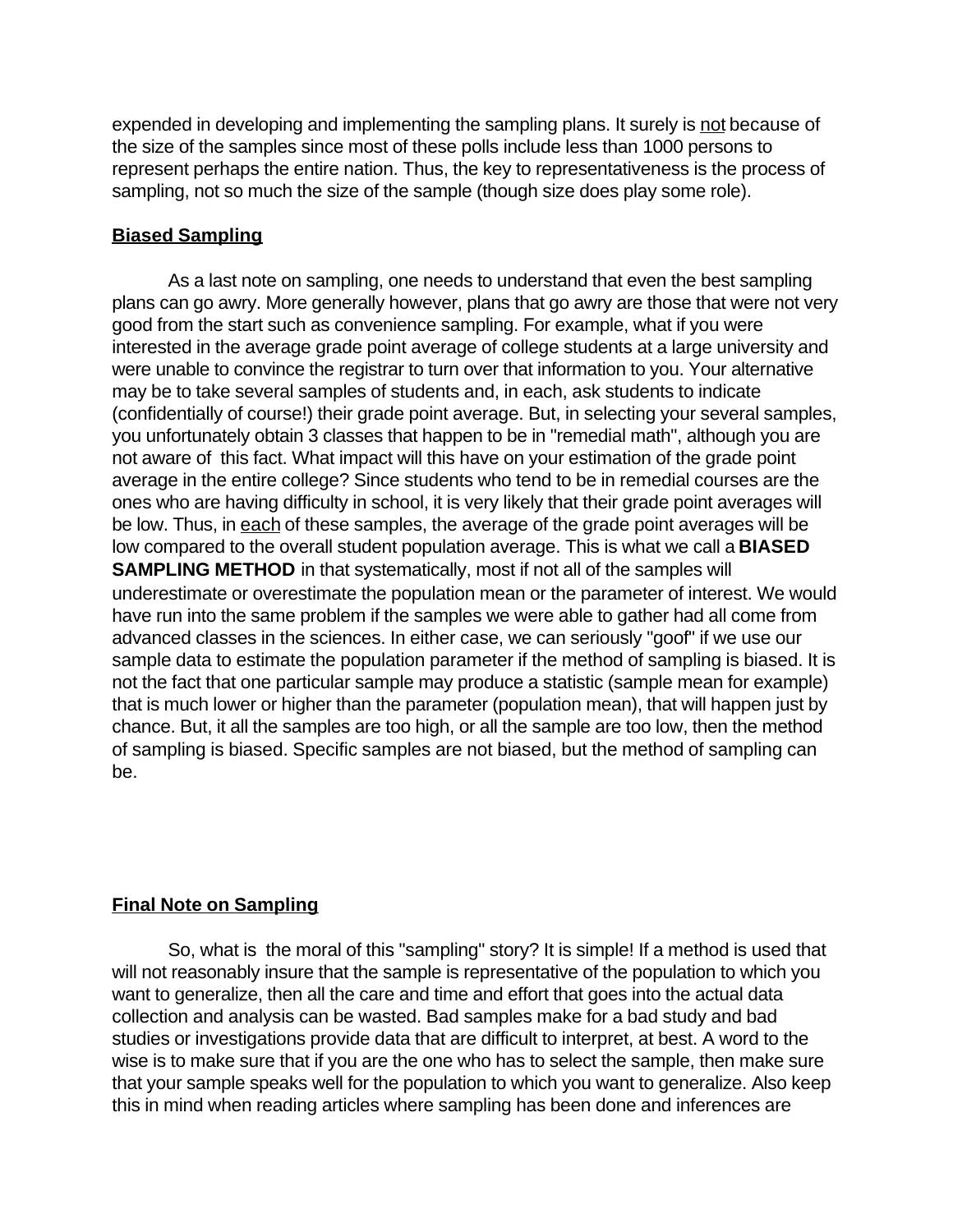made to the larger population. Sure, any sample will generalize to some population but will it be the correct population? If there is reasonable doubt in the reported study about the quality of the sampling methods, then take the interpreted results with a large grain of caution!

# **Practice Problems**

- 1. Distinguish between populations and samples, and parameters and statistics.
- 2. Describe how you could obtain a representative sample of electricians if the population is all electricians in the state of Virginia.
- 3. What are the differences among accidental, random, stratified random, and stratified random proportional sampling methods?
- 4. What is a biased sampling method and how can it be avoided?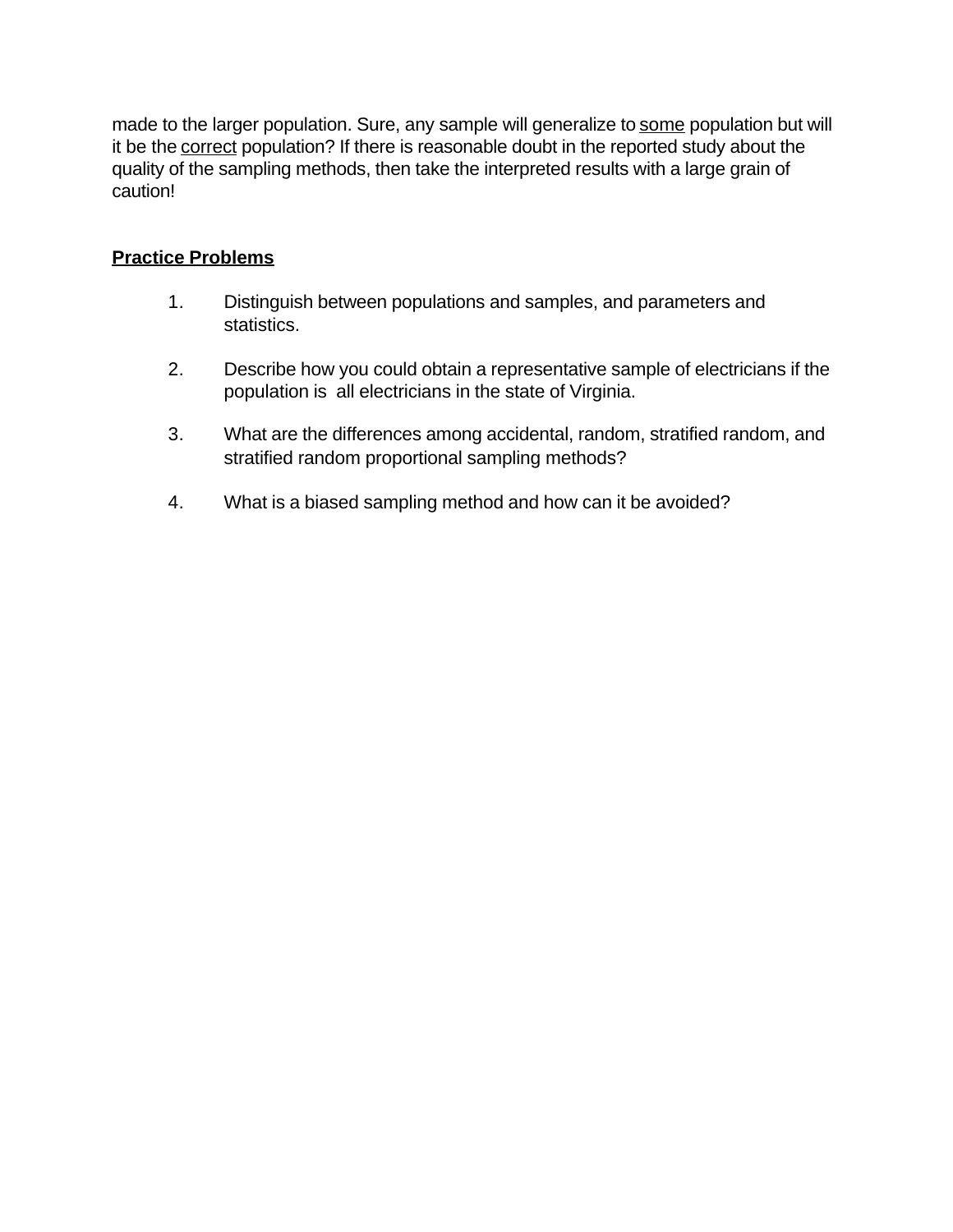## **CHAPTER 15**

### **SPECIAL STATISTICAL DISTRIBUTIONS**

Chapter 14 discussed sampling and its role in the inferential process. The next Chapter will introduce the concept of sampling error and factors related to the amount of sampling error, particularly as it relates to sampling error of means. However, for the moment, we need to introduce (and in one case refresh your memory) several distributions that play key roles in inferential statistics. Our discussion will not exhaust all the distributions that can be used but, will concentrate on the most popular. For purposes here, it will be sufficient to examine the normal, t, chi square and F distributions and describe what each of these look like. In addition, the process of finding baseline values for several different percentile ranks will also be illustrated. We will use each of these distributions later when discussing different methods of making inferences about different parameters of interest such as the population mean or the population variance.

#### **Normal Distributions**

The first distribution should not be any stranger to you because it is the normal distribution. Chapter 6 gave a rather long presentation of the normal distribution and its characteristics. The normal distribution is widely used in descriptive statistics since the model of a normal distribution resembles many sets of real data, especially large data sets. In addition, the normal distribution forms the basis for many inferential procedures and that is why it is important to discuss it first.

As a simulation, I randomly generated 1000 values that came from a normal distribution where the mean is 0 and the standard deviation is 1. There is a command in Minitab called **RANDOM** that easily allows one to do this. This sounds like a typical z score distribution from descriptive statistics and is called the **UNIT NORMAL DISTRIBUTION**. See the following use of the Minitab command. Also note that the **RANDOM** command specifies how many observations Minitab is to generate and the column number where the data are to be placed. There is also a subcommand that specifies the type of distribution from which to sample, in this case, **NORMAL** with mean = **0** and standard deviation = **1**.

Note that the simulated distribution is not exactly smooth (which the real normal distribution would be) but the descriptive statistics come close to what you would expect with a mean close to 0 and a standard deviation close to 1. To refresh your memory, recall that in normal distributions, you can mark off about 3 standard deviation units on either side of the mean and there is little remaining area in a normal distribution (although technically, it goes on forever) after reaching z values of -3 or 3.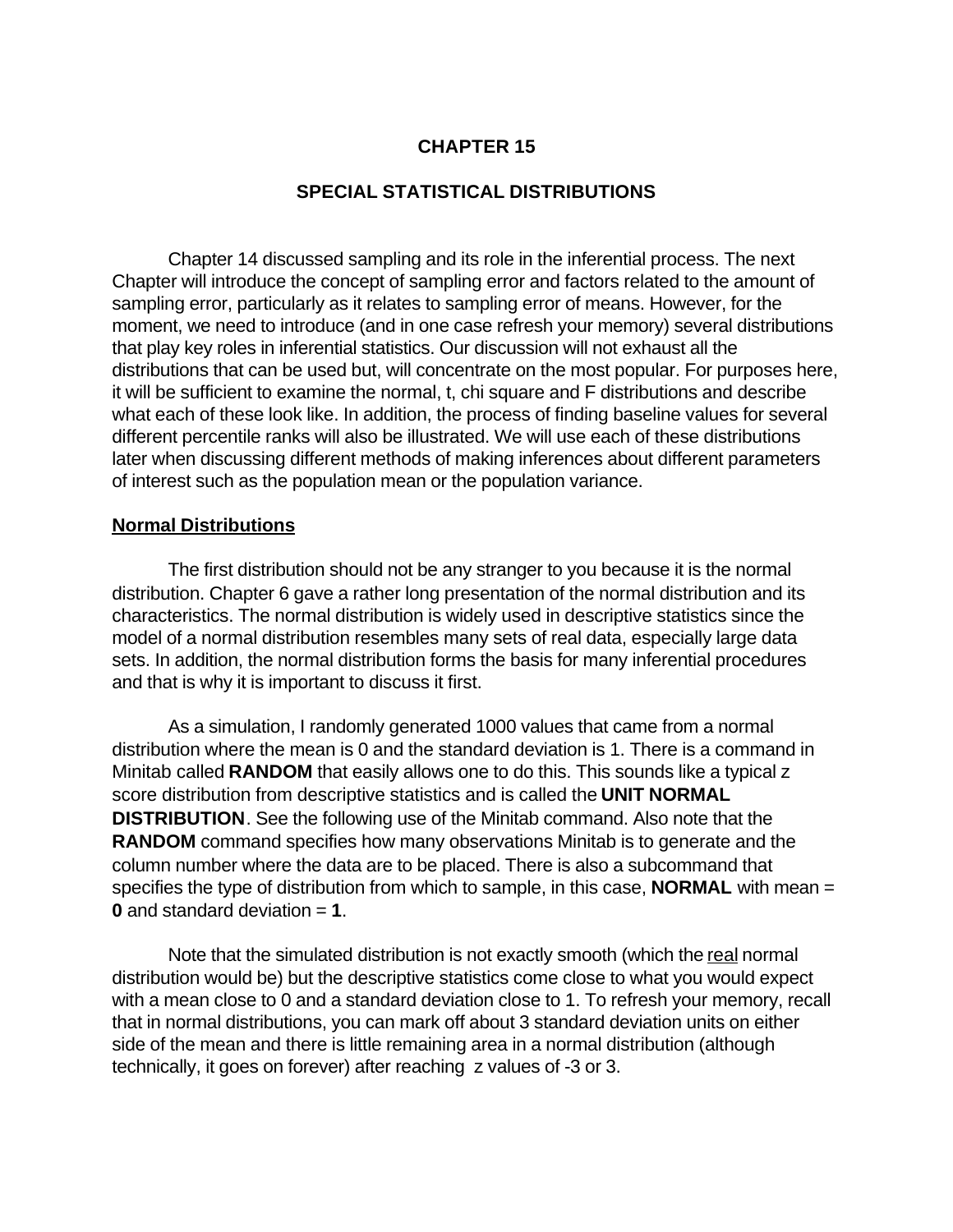| $MTB >$ rand 1000 c1; | <--- Minitab command line |
|-----------------------|---------------------------|
| SUBC>norm 01.         | <--- Subcommand line      |

Now look at a simple dotplot of the data.



DESCRIPTIVE STATISTICS ON GENERATED UNIT NORMAL DISTRIBUTION

 N MEAN MEDIAN STDEV UnitNorm 1000 0.0199 0.0095 0.9857

What if you wanted to find the percentile ranks for various baseline values in a unit normal distribution; ie, where the mean is 0 and the standard deviation is 1? We could use a normal curve table that shows areas in various segments of the normal distribution. Remember, approximately 34% of the total area in the normal distribution is from the mean out to either a z of -1 or 1, approximately 14% is from a z of -1 to -2, or 1 to 2, and approximately 2% remains from a z of -2 to -3, or 2 to 3. The z score and percentile rank scales would look as follows.

|                                         |  |  | Area 2 14 34 34 14 2     |  |
|-----------------------------------------|--|--|--------------------------|--|
|                                         |  |  |                          |  |
| z score $-3$ $-2$ $-1$ 0 $+1$ $+2$ $+3$ |  |  |                          |  |
|                                         |  |  | PR <1 2 16 50 84 98 > 99 |  |

As long as you are working with nice whole number z scores, then finding the approximate percentile rank is relatively easy. However, if you want to find the percentile rank for a z score of, say -2.5 or +1.5, then all we could do is to "guesstimate" from the chart above. For example, for a z of -2.5, the percentile rank is somwhere between <1 and 2, but what is it exactly? Or, for 1.5, it is between 84 and 98 but, again, what is it exactly? Using an area under the normal curve table (shown in Chapter 6) can help you solve this but Minitab will also do this for you easily. Recall I mentioned that a command cdf would find percentile ranks given various baseline values. Assume that you want to find the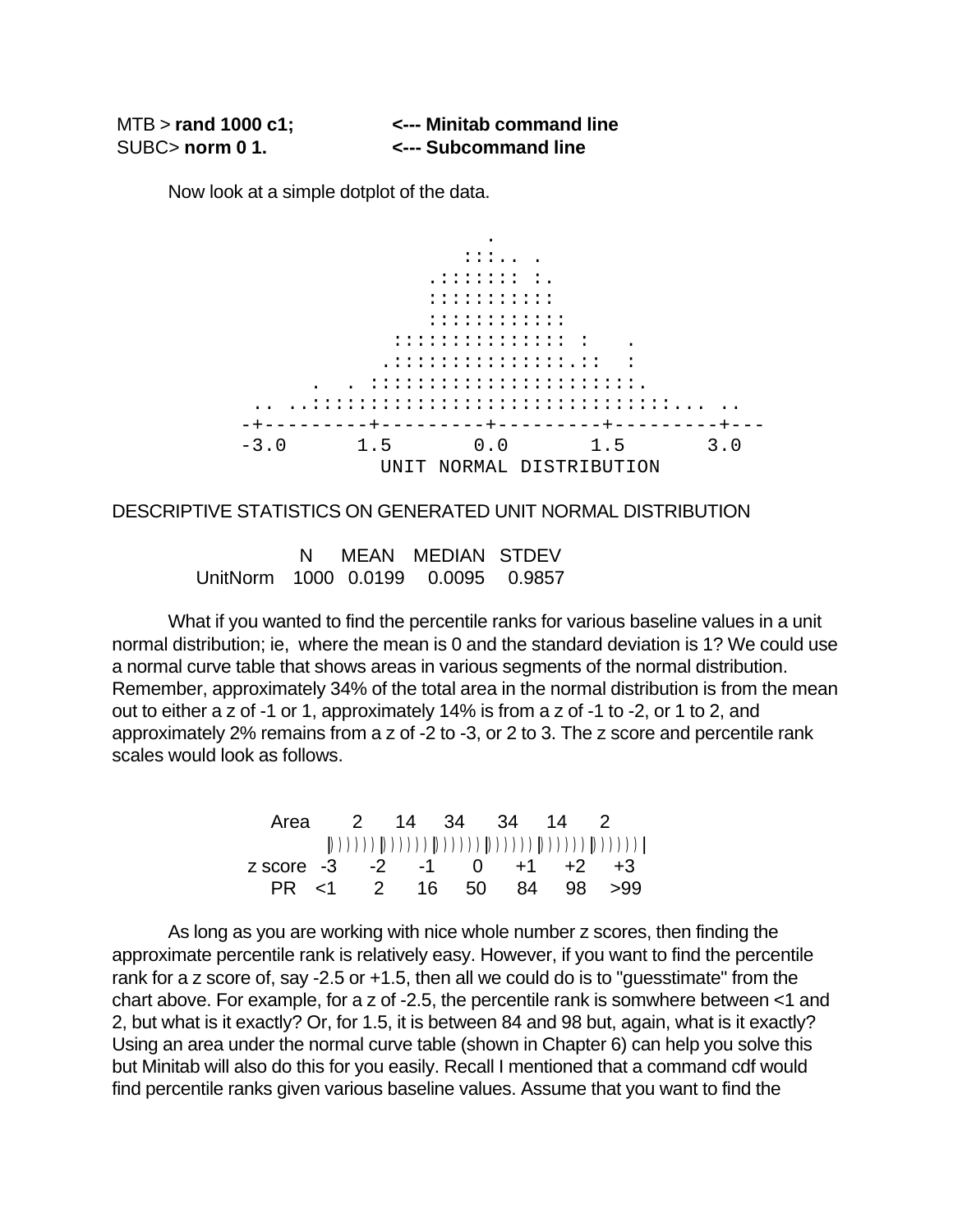percentile ranks for the z values of -3, -2.5, -2, etc. up to 3. If we set these values into a column, we can find the percentile ranks using the cdf command. See the following.

| z Score   | Area(%) |
|-----------|---------|
| $-3.0000$ | .13     |
| $-2.5000$ | .62     |
| $-2.0000$ | 2.28    |
| $-1.5000$ | 6.68    |
| -1.0000   | 15.87   |
| $-0.5000$ | 30.85   |
| 0.0000    | 50.00   |
| 0.5000    | 69.15   |
| 1.0000    | 84.13   |
| 1.5000    | 93.32   |
| 2.0000    | 97.72   |
| 2.5000    | 99.38   |
| 3.0000    | 99.87   |
|           |         |

Note that the percentile ranks are listed as decimals and you would have to move the decimal place to the right two places. For example, the z score of -2.5 has less than 1 percent (actually .62 of 1 percent) whereas the z score of 1.5 has a percentile rank of about 93.

It is also possible to find the baseline score value for a particular percentile rank value. For example, what if you want to know the z values that correspond to the percentile rank values of 5, 10, etc. up to 95. Again, Minintab can help with the command invcdf. See the following data table.

| <b>PR Value</b> | Z         | <b>PR Value</b> | Z      |
|-----------------|-----------|-----------------|--------|
| 5.00            | $-1.6449$ | 55.00           | 0.1257 |
| 10.00           | $-1.2816$ | 60.00           | 0.2533 |
| 15.00           | $-1.0364$ | 65.00           | 0.3853 |
| 20.00           | $-0.8416$ | 70.00           | 0.5244 |
| 25 00           | $-0.6745$ | 75.00           | 0.6745 |
| 30.00           | $-0.5244$ | 80.00           | 0.8416 |
| 35.00           | $-0.3853$ | 85.00           | 1.0364 |
| 40.00           | $-0.2533$ | 90.00           | 1.2816 |
| 45.00           | $-0.1257$ | 95.00           | 1.6449 |
| 50.00           | 0.0000    |                 |        |

For example, the 30th percentile rank would be a z score of approximately -.52, whereas the 80th percentile rank would be a z score of about .84.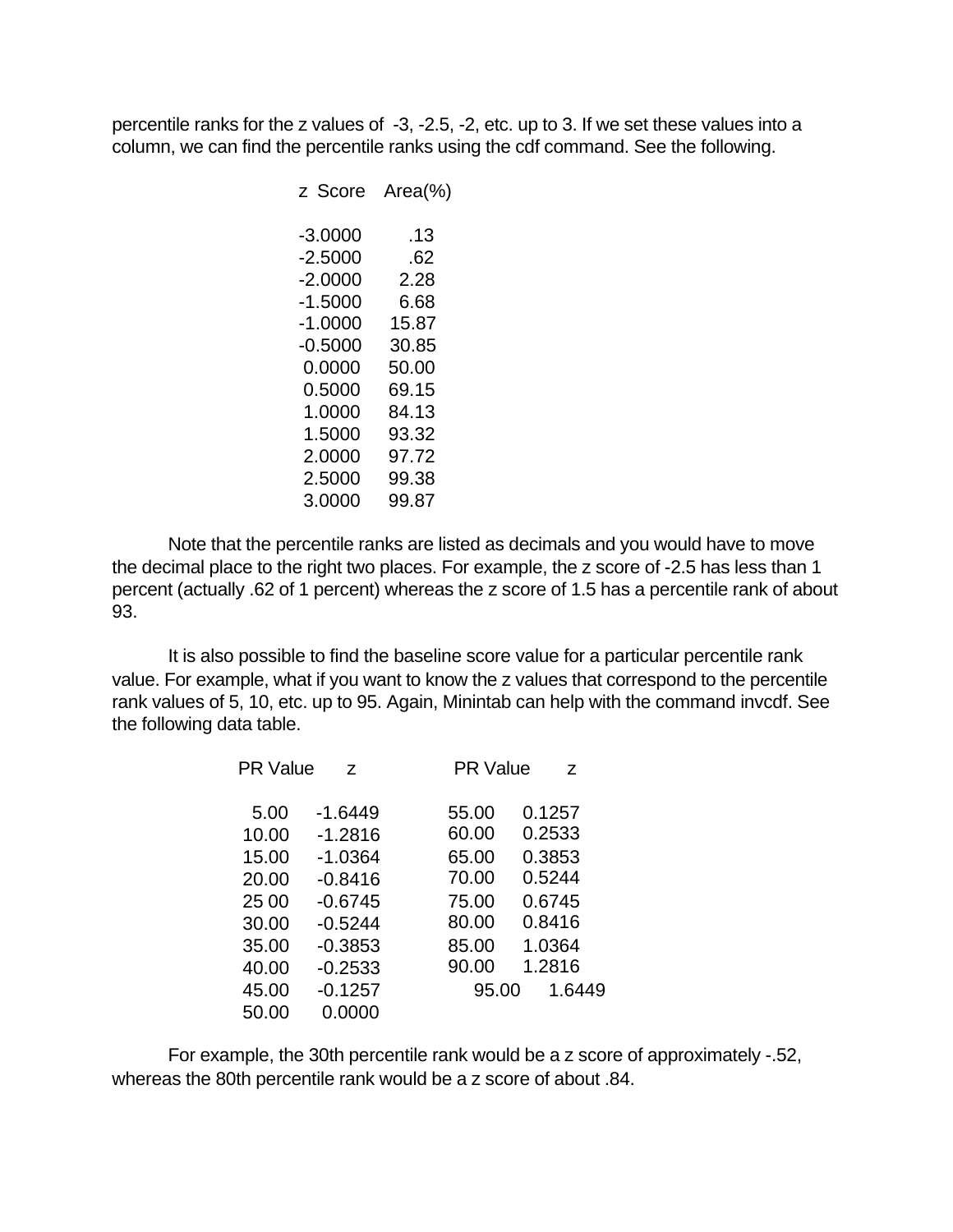This very brief review of the normal distribution was mainly designed to bring in the term, unit normal distribution. Unit normal distributions look like normal distributions using the z score baseline as the score values. For more information on normal distributions, refer back to Chapter 6. We now turn our attention to a new statistical distribution: t.

#### **t Distributions**

A second distribution that is popular in inferential statistical work is called the t distribution (small t, not cap T mentioned as a position measure in Chapter 5). The determining factor that drives the looks of t distributions is a concept called degrees of freedom. Recall from descriptive statistics when you calculate an estimate of the population standard deviation, you divide by n - 1, which is one less than the sample size. Degrees of freedom in many cases is this value of  $n - 1$ . So, if  $n = 34$ , then df = 33. Look at several t distribution simulations below. Degrees of freedom values used to generate the t distributions were 5, 15, and 29. I also simulated the unit normal distribution.

Notice that all of the t distributions look symmetrical and uni-modal and resemble the normal distribution which is the last of the 4 distributions. Each distribution seems to center around 0 and the widths are about the same although the lower degrees of freedom t distributions seem to be a little wider.



## DESCRIPTIVE STATISTICS ON t AND UNIT NORMAL DISTRIBUTIONS

MEAN STDEV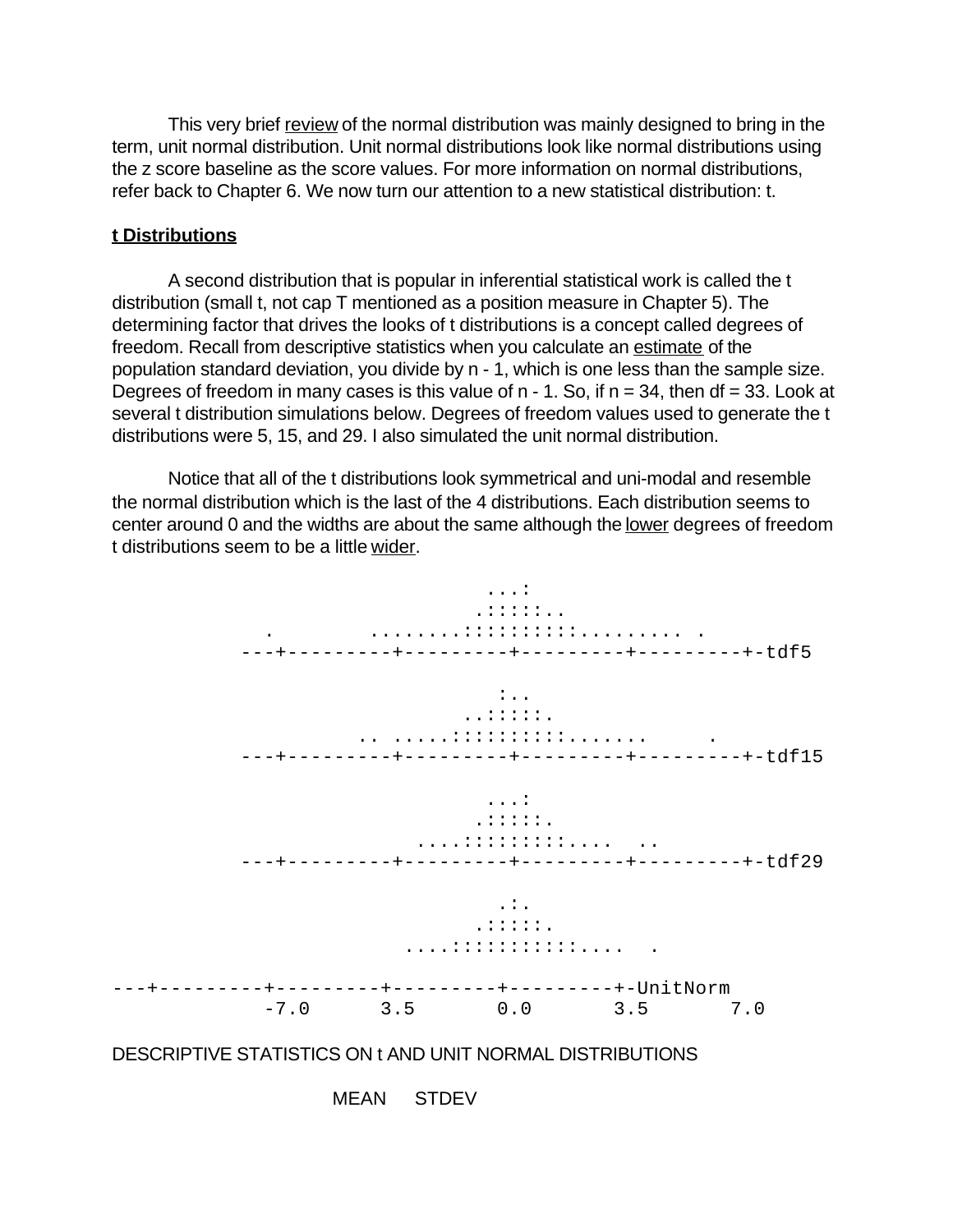| tdf5     | 0.0290    | 1.2383 |
|----------|-----------|--------|
| tdf15    | $-0.0471$ | 1.1077 |
| tdf29    | 0.0099    | 0.9827 |
| UnitNorm | 0.0259    | 0.9964 |

The descriptive statistics show that the means are all close to 0 and the standard deviations are close to 1. Actually, what happens is that the standard deviations of the t distributions approach being closer to 1 as the degrees of freedom values increase. You can notice in the t graphs above that the variability seems to get narrower as you move down through the distributions. In comparison, t distributions and unit normal distributions look very much the same in that they are all uni-modal and symmetrical around 0. The only real difference is that t distributions tend to be a little wider, particularly with small degrees of freedom, and hence have somewhat larger standard deviations than 1. However, even these variability differences evaporate if the sample sizes are relatively large (that is, df values are large).

What if you wanted to compare what the baseline t values would be (as opposed to z values in a unit normal distribution) for one specific percentile rank in several t distributions that varied in their degrees of freedom? Again, using the invcdf command in Minitab, we can easily do that. See the following.

As one example, focus on the percentile rank of 97.5.

| tdf |      | PR Baseline value            |
|-----|------|------------------------------|
|     |      |                              |
| 5   |      | $97.5$ t = 2.5706            |
| 15  |      | $97.5$ t = 2.1315            |
| 29  | 97.5 | $t = 2.0453$                 |
| 100 |      | $97.5$ t = 1.9840            |
|     |      | UnitNorm $97.5$ $z = 1.9600$ |
|     |      |                              |

Notice that in t distributions, you have to go out from the mean to the right of 0 further to arrive at the point where there is 97.5 percent of the distribution below. Another way to think of this is to say that you would have to go further from the mean to capture 47.5 percent of the area in the t distribution, compared to the unit normal distribution. But, as you can see from the table above, increases in sample sizes (degrees of freedom) rapidly diminish this impact. For all intents and purposes, baseline values in t distributions and z scores in unit normal distributions are very similar unless the degrees of freedom (sample sizes) are very small. Despite the general similarity of t distributions to unit normal distributions, later we will use t values rather than z scores from the unit normal distribution since using t values will produce (in one inferential application) a model for the data that produces better results. More on that later.

# **Chi Square Distributions**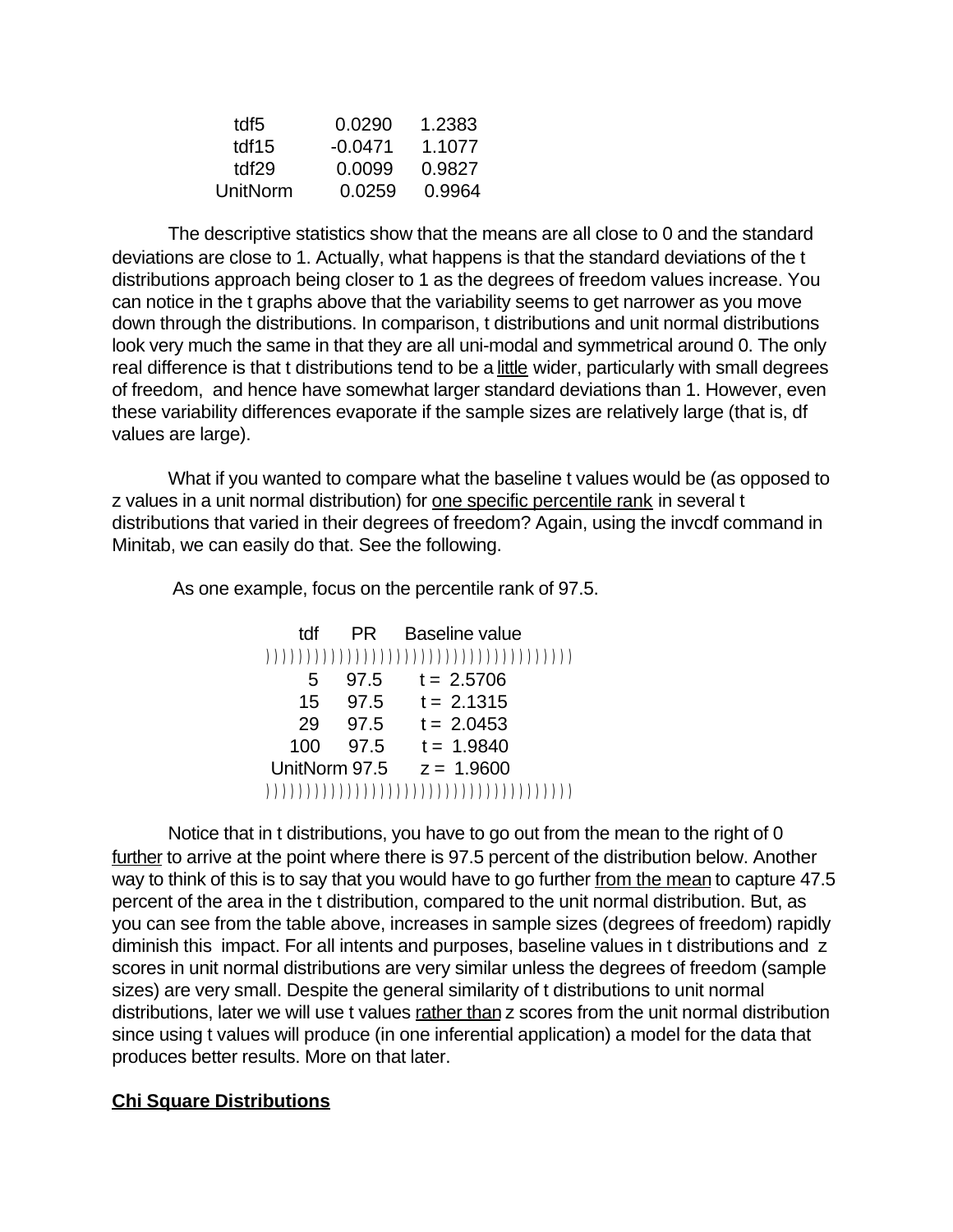The third distribution to be discussed is called the chi square distribution (kie like pie). Again, like the t distribution, chi square distributions are determined by degrees of freedom. However, degrees of freedom in many chi square applications are not necessarily related to sample size and how you arrive at them will have to await later discussion. Just as before, Minitab can generate examples of these. See the following simulated chi square distributions.

 : : :: :::......... -+---------+---------+---------+---------+---chisdf1 0.0 8.0 16.0 24.0 32.0  $\cdot$  :  $\cdot$  $::::$  .::::.. :::::::::.......... -+---------+---------+---------+---------+---chisdf3 0.0 8.0 16.0 24.0 32.0 .:.. :::::.: .:::::::.. .:::::::::::::...... . .. -+---------+---------+---------+---------+---chisdf5 0.0 8.0 16.0 24.0 32.0  $:$ ::: $.$ ........... :::::::::::::. .. ...::::::::::::::::::.:...... . . . -+---------+---------+---------+---------+---chisdf10 0.0 8.0 16.0 24.0 32.0

Unlike the unit normal distribution and t distributions, chi square distributions tend to be positively skewed; in fact, with small degrees of freedom values like 1 or 3, quite radically positively skewed. With larger degrees of freedom values however, the distribution seems to spread out more along the right side of the baseline and it becomes much more similar to the shape of the normal distribution. Look at the descriptive statistics below on the data simulated for these 4 distributions.

|  |                                     | MEAN STDEV MIN | MAX |
|--|-------------------------------------|----------------|-----|
|  | chisdf1 0.9746 1.3701 0.0000 9.0117 |                |     |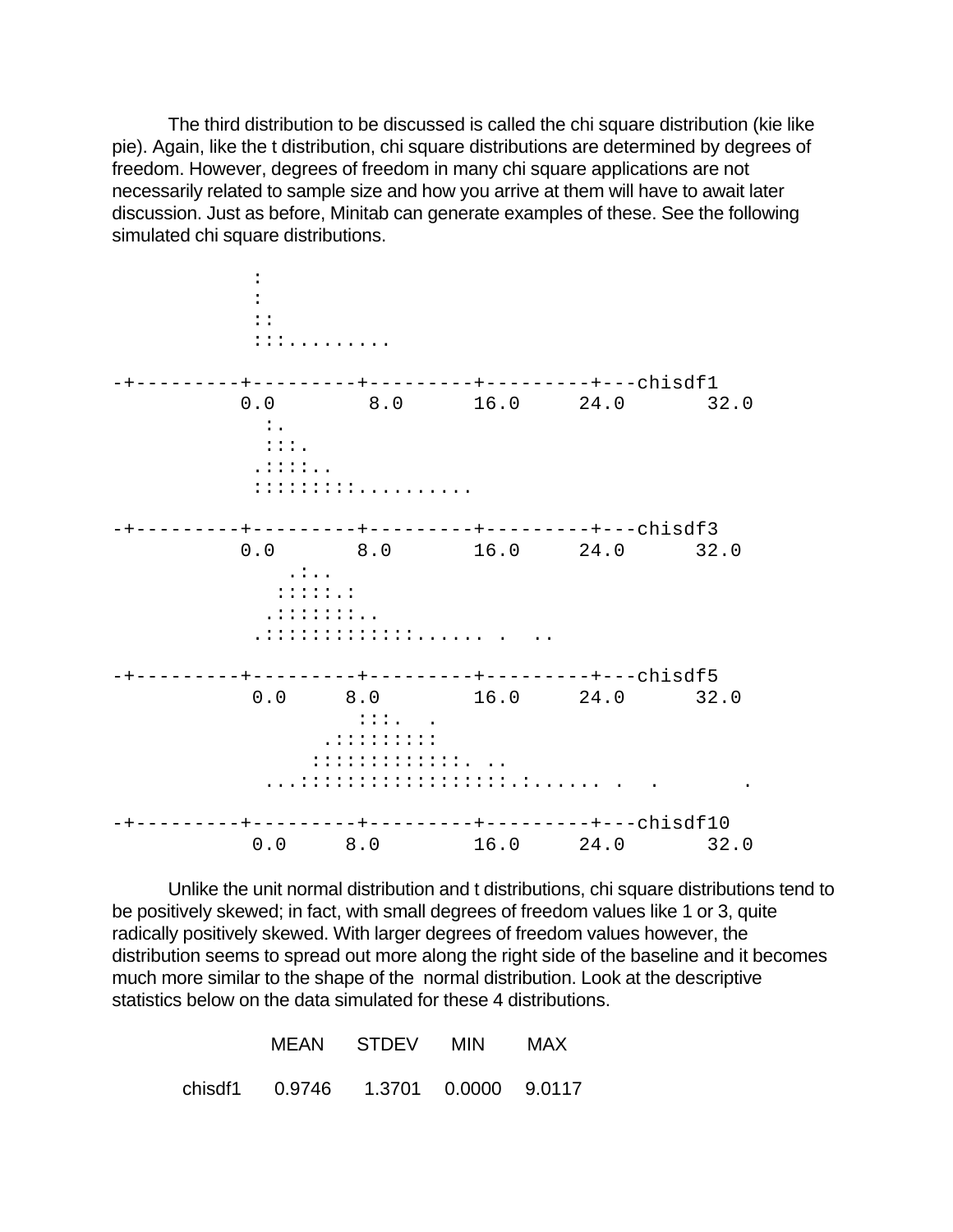|  | chisdf3 3.0698 2.5938 0.0015 14.7810  |  |
|--|---------------------------------------|--|
|  | chisdf5 5.0763 3.1080 0.2014 19.8849  |  |
|  | chisdf10 9.8490 4.2690 0.9550 33.3920 |  |

Notice that the means of these chi square distributions appear to be very similar to the degrees of freedom for each chi square distribution. In fact, the long run theoretical values for the means of chi square distributions are equal to the degrees of freedom. Hence, if  $df = 5$ , then the mean of the theoretical chi square distribution is 5. Also note that the variabilities, as reflected by the standard deviations, get considerably larger as the degrees of freedom values increase. This should have been obvious from the dotplots above in that the larger df valued chi square distributions got wider and wider. If the mean value gets larger and larger, then the distributions have to spread out much further to accomodate the larger mean. However, note that the minimum values are all close to 0. Thus, while the distributions clearly stretch out to the right, they seem to have an anchor at 0 on the left side. Seems like the "rubber band" principle, right? So, in capsule form, what do chi square distributions look like?

- 1. The shapes of chi square distributions go from being radically positively skewed when the df value is small to being more symmetrical (looking more like a normal distribution) when the df value is large.
- 2. The means of chi square distributions are equal to the degrees of freedom values.
- 3. The standard deviations of chi square distributions get larger and larger as the df value increases.
- 4. And finally, note that all chi square distributions have positive values on the baseline; in fact, the point furthermost to the left is 0. No negative values are possible in chi square distributions!

What if we wanted to compare the baseline values of chi square at a given percentile rank in distributions with different degrees of freedom? To make this easier to see, look at the two dotplots on the next page for chi square distributions with 1 and 10 degrees of freedom respectively.

Looking quickly at the first dotplot, it appears that the frequencies basically run out a little past a baseline value of 8. Obviously then, a value of 8 along the baseline in a chi square distribution with 1 degree of freedom will have a very high percentile rank: 90 +, since it is at the very top of the distribution. However, in the distribution with 10 degrees of freedom, a value of 8 does not even seem to move you half way into the frequency distribution. Therefore, since there is more of the distributon above a value of 8, the value of 8 must have a lower percentile rank, perhaps even less than 50. After the dotplots, look at the table that compares the percentile ranks for chi square distributions with 1 and 10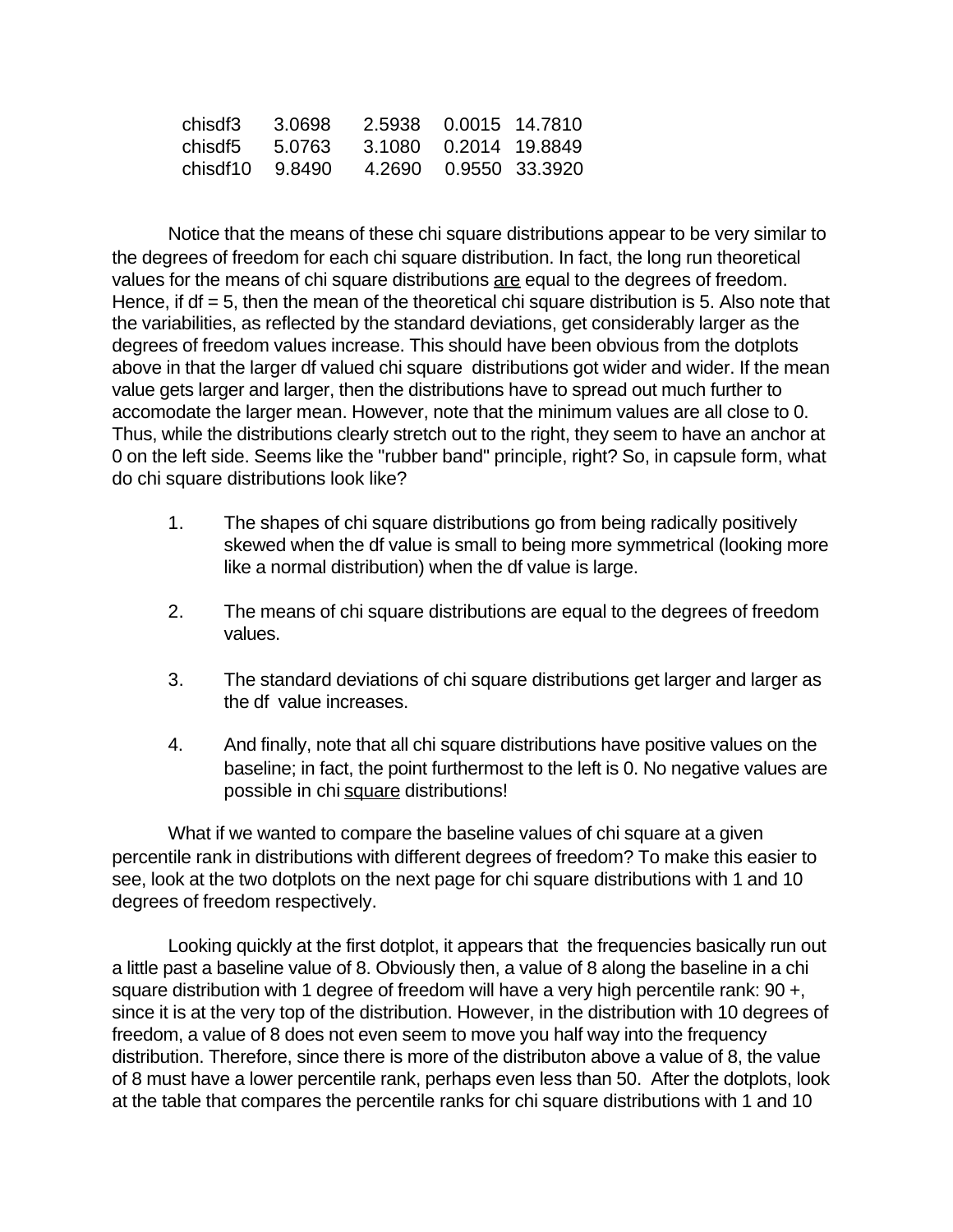### degrees of freedom.



Note, for example, that you arrive at the 95th percentile rank at a baseline value of 3.84 when df = 1, but you must go all the way out to 18.3 to accumulate 95 percent of the area when  $df = 10$ . The fact that the same percentile rank can and will yield radically different baseline values depending on df will become important later.

# **F Distributions**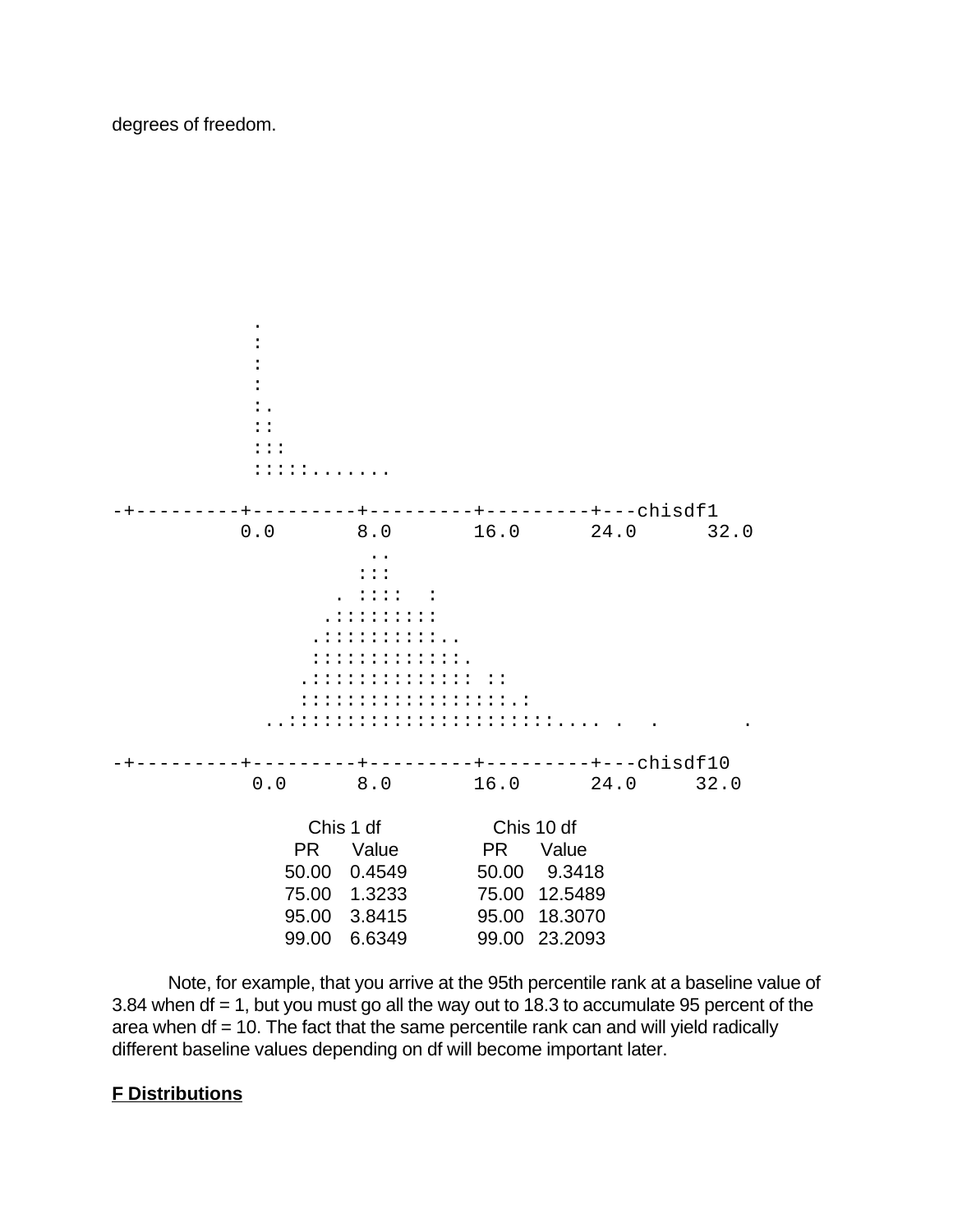The last distribution to be examined is called the F distribution, named after Sir R. A. Fisher. One thing that is different about F distributions compared to t and chi square distributions is the fact that two degrees of freedom values are needed. For example, F distributions can have 2 and 10, or 3 and 30 degrees of freedom, as just two possibilities. Look at the following simulations for several F distributions.

 : :. :::............... . . . . . +---------+---------+---------+---------+-----Fdf1,10 . .:. ::::......... +---------+---------+---------+---------+-----Fdf3,30 :  $\cdot$  :  $\cdot$  :::..... +---------+---------+---------+---------+-----Fdf5,50 0.0 7.0 14.0 21.0 28.0

Note that these 3 F distributions (1 and 10, 3 and 30, 5 and 50) are radically positively skewed, with the far left end being 0. Again, F values cannot be negative. Most situations where F distributions are used, the distributions are decidedly positively skewed (similar to low df chi square distributions), though not always. For example, when the two degrees of freedom values are rather large, the F distribution can look more like a symmetrical distribution that looks similar to the normal distribution. See the following.

```
 .::::.
    .::::::..
    :::::::::
   .:::::::::.
   ::::::::::::: .
  ::::::::::::::.:
.::::::::::::::::::..
```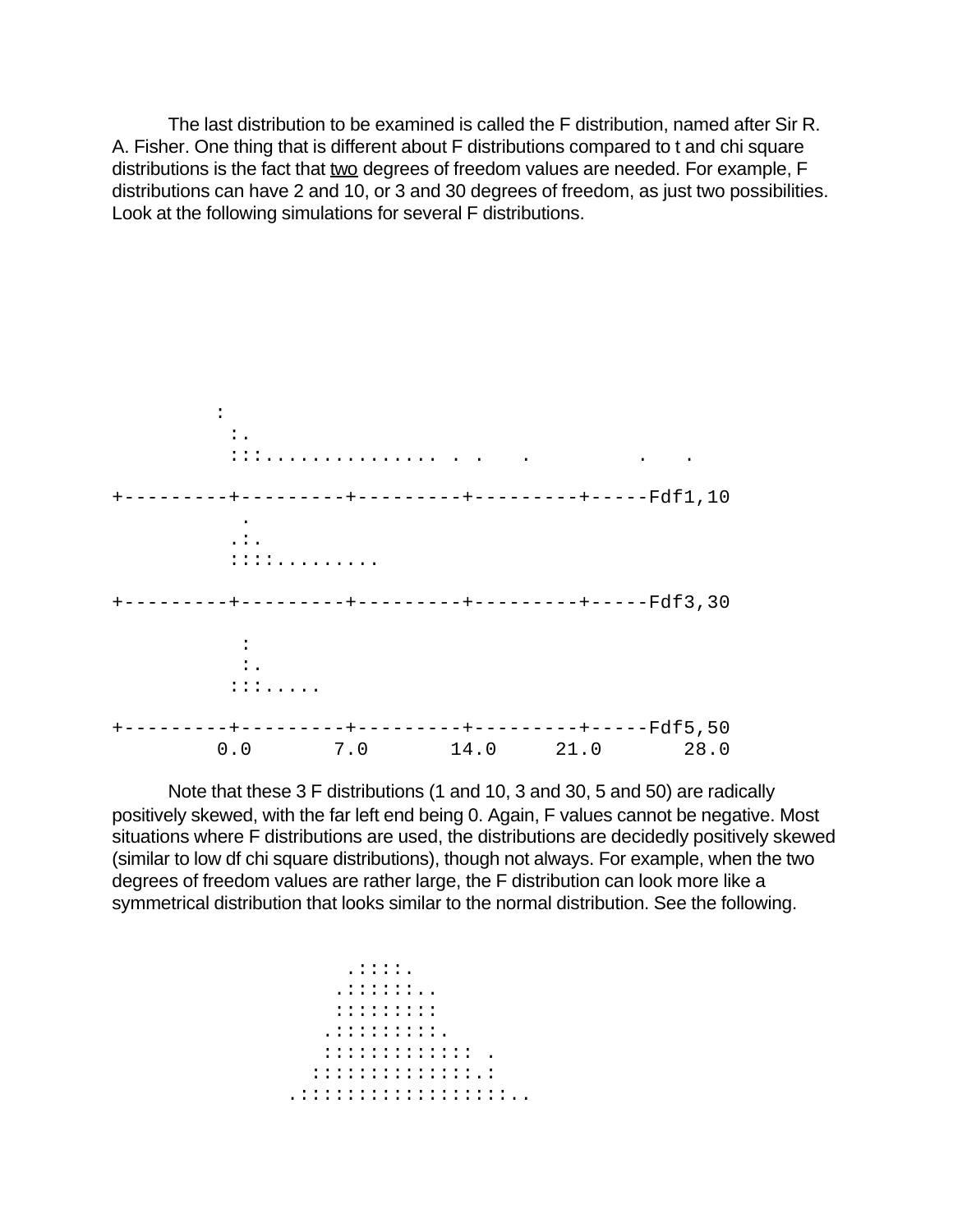| 0.50 |  |  |  |  | 1.00 |  |  |  |  |  |  |  |  |  | 1.50 2.00 |  |  | 250 |  |
|------|--|--|--|--|------|--|--|--|--|--|--|--|--|--|-----------|--|--|-----|--|

In looking at the descriptive statistics on the generated F distributions, note that the means of F distributions all appear to be close to 1. This is a general characteristic of F distributions. But, note that the variabilities, as reflected by the standard deviations, can be quite different. For example (and note that F values cannot be negative, 0 is the minimum), with 1 and 10 degrees of freedom, the range of baseline F values goes from about 0 up to nearly 28 (the standard deviation is about 2.5). However, when  $df = 60$  and 60, the range is severely restricted going from about .5 up to about 2.5 (with a standard deviation of about .3). Thus, while the center points in F distributions tend to be about the same (a value of 1 which is the approximate mean), deviations around 1 can put you in a different relative position (percentile rank value).

# MEAN STDEV MIN MAX

| Fdf1.10 1.3797                  |  | 2.4039 0.0000 27.5451 |
|---------------------------------|--|-----------------------|
| Fdf3,30 1.0689                  |  | 1.0209 0.0077 8.4245  |
| Fdf5.50  1.0132  0.6876  0.0196 |  | 5.1056                |
| Fdf60,60 1.0265 0.2722 0.4744   |  | 2.4466                |

To see how percentile ranks can be impacted by the degrees of freedom of the F distribution, look at the comparison of the percentile ranks across between the F distributions with 3 and 30, and 5 and 50 degrees of freedom.

| F 3 and 30      | F 5 and 50      |
|-----------------|-----------------|
| Value<br>PR —   | Value<br>PR -   |
| 50.00 0.8069    | 0.8822<br>50.00 |
| 75.00 1.4426    | 75.00 1.3739    |
| 95.00 2.9223    | 2.4004<br>95.00 |
| 4.5098<br>99.00 | 3.4077<br>99.00 |

For example, the 99th percentile rank value in an F distribution with 3 and 30 degrees of freedom is about 4.5 whereas that same position in an F distribution with 5 and 50 degrees of freedom is about 3.4. Again, the fact that the same percentile rank will have different baseline F values will be important later when we use the F distribution for some inferential statistical applications.

#### **Statistical Tables**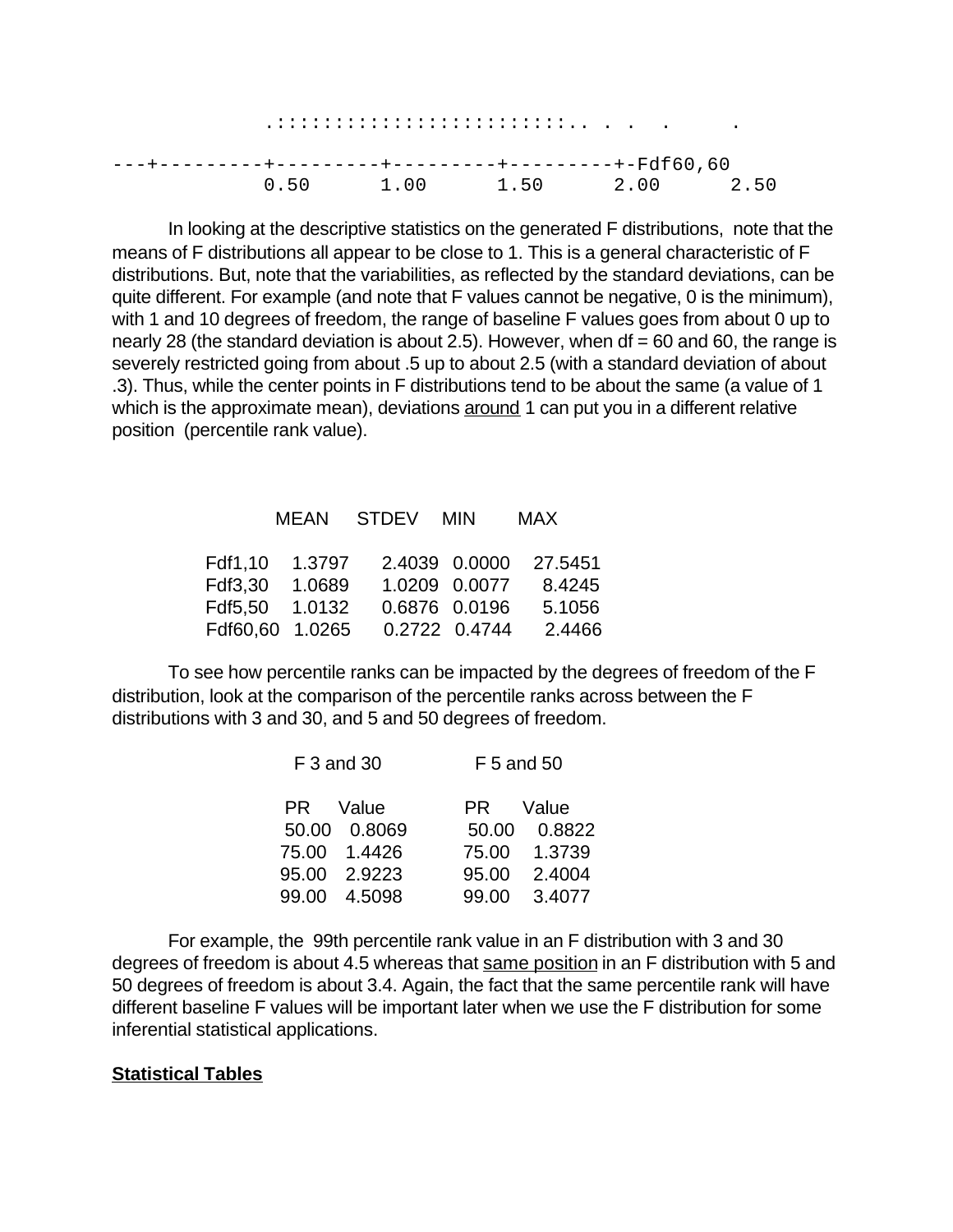Most statistics or data analysis books will include many distributional tables in the Appendices. For the most part, I have departed from that tradition since, software packages like Minitab will read these F or t values for you using the cdf or invcdf command. Other packages will do this in similar ways. Thus, since you are to be encouraged to use a package to do most of your work, it is easy to look up needed values. **Final Notes on Statistical Distributions**

As a final summary, the 4 distributions we have reviewed are the normal, t, chi square and F. Some overall observations are as follows.

- 1. t distributions look very much like unit normal distributions except for the fact that t distributions tend to be somewhat wider with low df values.
- 2. Chi square distributions with low degrees of freedom values and most F distributions look similar in that they are seriously positively skewed. However, both chi square and F distributions can look more symmetrical under certain df conditions.
- 3. Especially for chi square and F distributions, the same percentile ranks will not produce the same baseline chi square and F values.